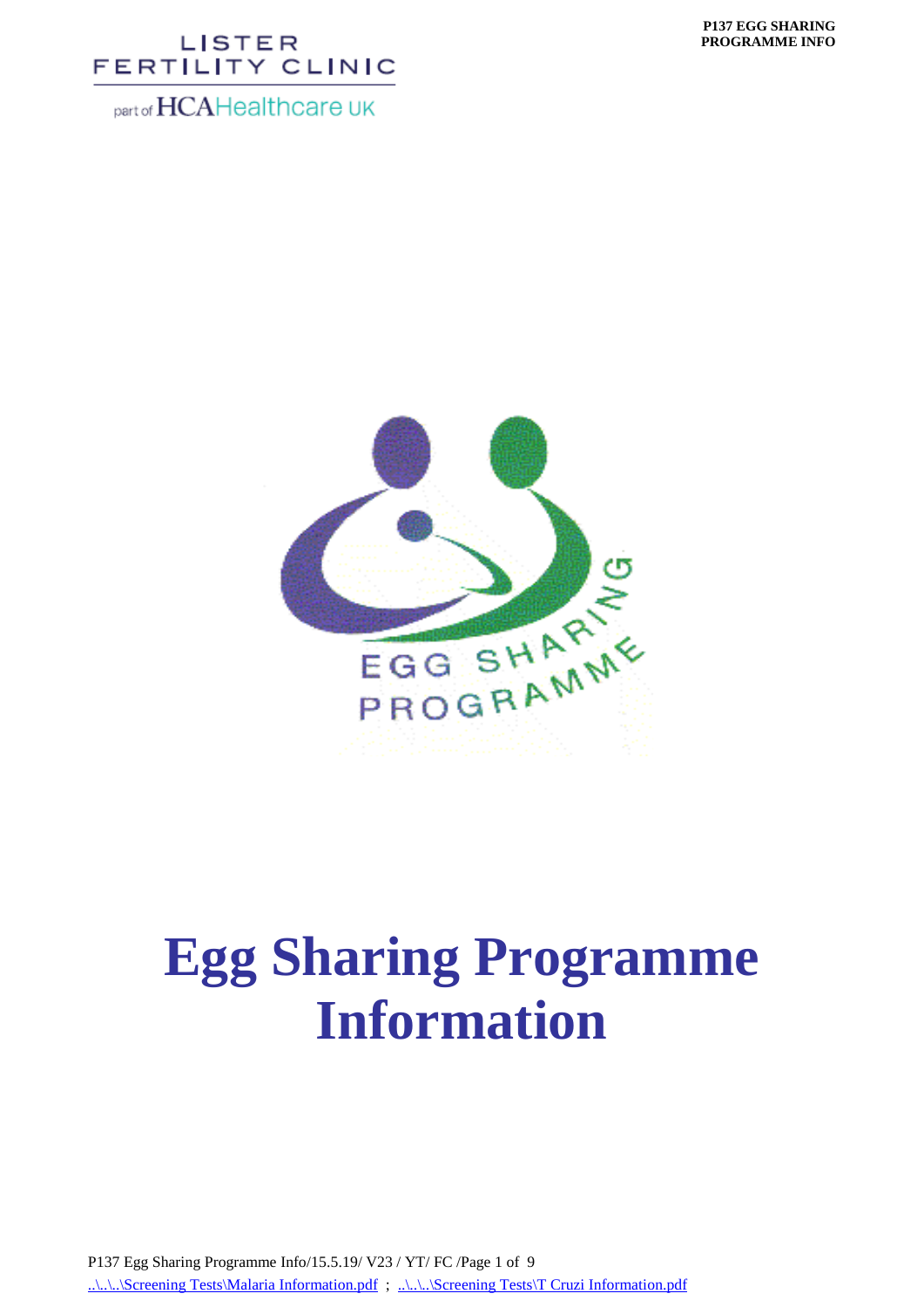part of HCAHealthcare UK

#### **The Lister Fertility Clinic**

The Lister Fertility Clinic is one of the largest and most successful Units in the UK providing infertility treatment to over two thousand couples a year.

We try to maintain a friendly and professional environment and find that most couples like this atmosphere as undergoing any type of fertility treatment can be stressful. We hope our attitude and support will help.

#### **What is Egg Sharing?**

Egg sharing is a unique programme designed to benefit two groups of women, those who need IVF treatment and those who need anonymous egg donation. Conventional treatment is not an option to those women who are unable to produce their own eggs. They rely on other women to donate their eggs and although we have the largest egg donation programme in the UK, many couples are still waiting for their chance to have a child.

The woman receiving standard IVF treatment chooses to share her eggs with another woman who is unable to produce or use her own eggs. The woman sharing her eggs will not be charged for her own standard IVF treatment, apart from the HFEA licence fee.

#### **Please read the following information carefully, as the details will provide you with a brief insight into the scheme.**

#### **Who is eligible to share their eggs?**

You should be aware that not everyone is eligible to join the egg share programme.

An ideal egg sharer should:

- Consent to the recipient freezing any eggs donated or embryos created with the egg sharers donated eggs.
- Be aged between 18 and 35
- Have a normal Anti-mullerian Hormone (AMH) level
- Have normal screening tests (please see page 3).
- Have no personal or family history of inheritable disorders
- Have a BMI of  $<$ 30
- If the woman is adopted she must have family history available or have had her own children to be accepted on to the programme.

If a couple have had more than three unsuccessful egg sharing or IVF attempts at another Unit, they may not be accepted onto our programme.

**We must receive a letter from the egg sharer's GP detailing all relevant past and present medical history and confirming there is no other reason why she should not be considered for egg sharing.**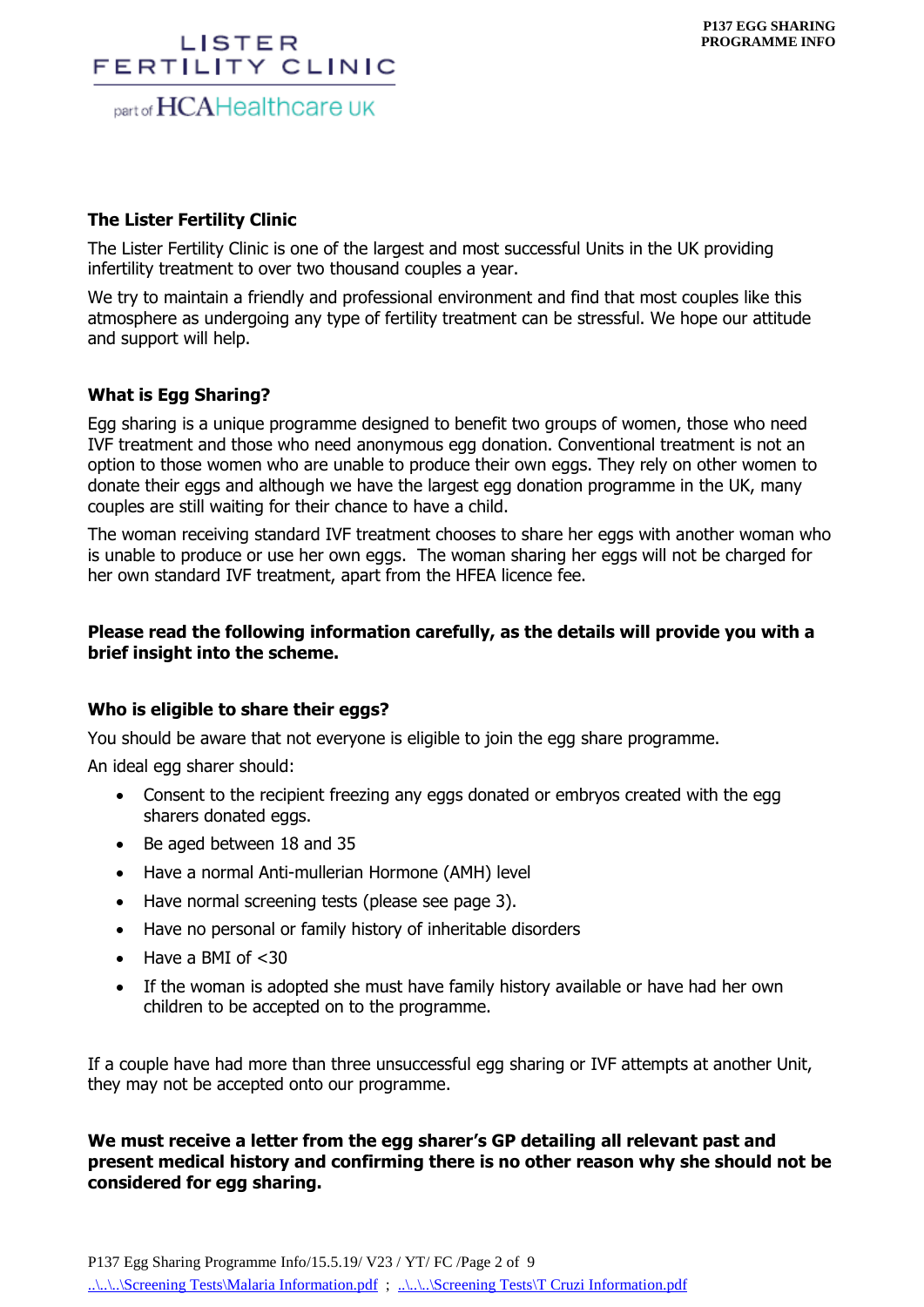# LISTER FERTILITY CLINIC part of HCAHealthcare UK

#### **Screening Procedures – Egg Sharers**

#### **Initial Blood Test**

Prior to your initial consultation you will be given an appointment to come in to the Lister Fertility Clinic to have a blood test to check your AMH levels (performed on any day of the cycle) and a transvaginal ultrasound scan to check your antral follicle count. These tests will be performed on the same day. The tests will be performed approximately 2 weeks before your initial consultation with a fertility specialist.

Antimullerian Hormone (AMH) is a hormone produced by the ovary and is one of the most accurate markers of a woman's remaining egg reserve and is a predictor of likely response during IVF. It therefore helps us decide if someone is suitable to participate and our guideline is as follows:

| AMH > 7pmol/l        | Acceptable egg reserve and suitable to egg share                                                                                                                 |
|----------------------|------------------------------------------------------------------------------------------------------------------------------------------------------------------|
| $AMH$ 5 – $7$ pmol/l | Borderline result and suitability will be determined in clinic by other<br>factors such as results of ultrasound scan and response in any<br>previous IVF cycles |
| AMH<br>$<$ 5pmol/l   | Unsuitable to egg share                                                                                                                                          |

If your AMH is not suitable we will contact you prior to the consultation. We understand that this may raise further questions along with subfertility issues that may already exist and so we would welcome seeing you in our clinic to discuss these and individualise a treatment plan for you. As this would not be as part of the egg sharing program this consultation would then be charged as normal.

#### **Completing the registration form**

The registration form must be completed prior to your blood test and scan. Please return it in the envelope provided or fax to 020 7259 9039. If you are unable to do this please bring **the completed forms** with you for the above tests. If they are not completed in advance this will delay your appointment on the day.

#### **Passports**

You will be required to bring your passports and NHS number on the day of your appointment.

#### **Initial consultation**

When you attend The Lister Fertility Clinic on the day of your appointment, your partner will be scheduled for a semen analysis, if applicable.

During the consultation you will see a fertility specialist and will be required to discuss your family's medical history in detail.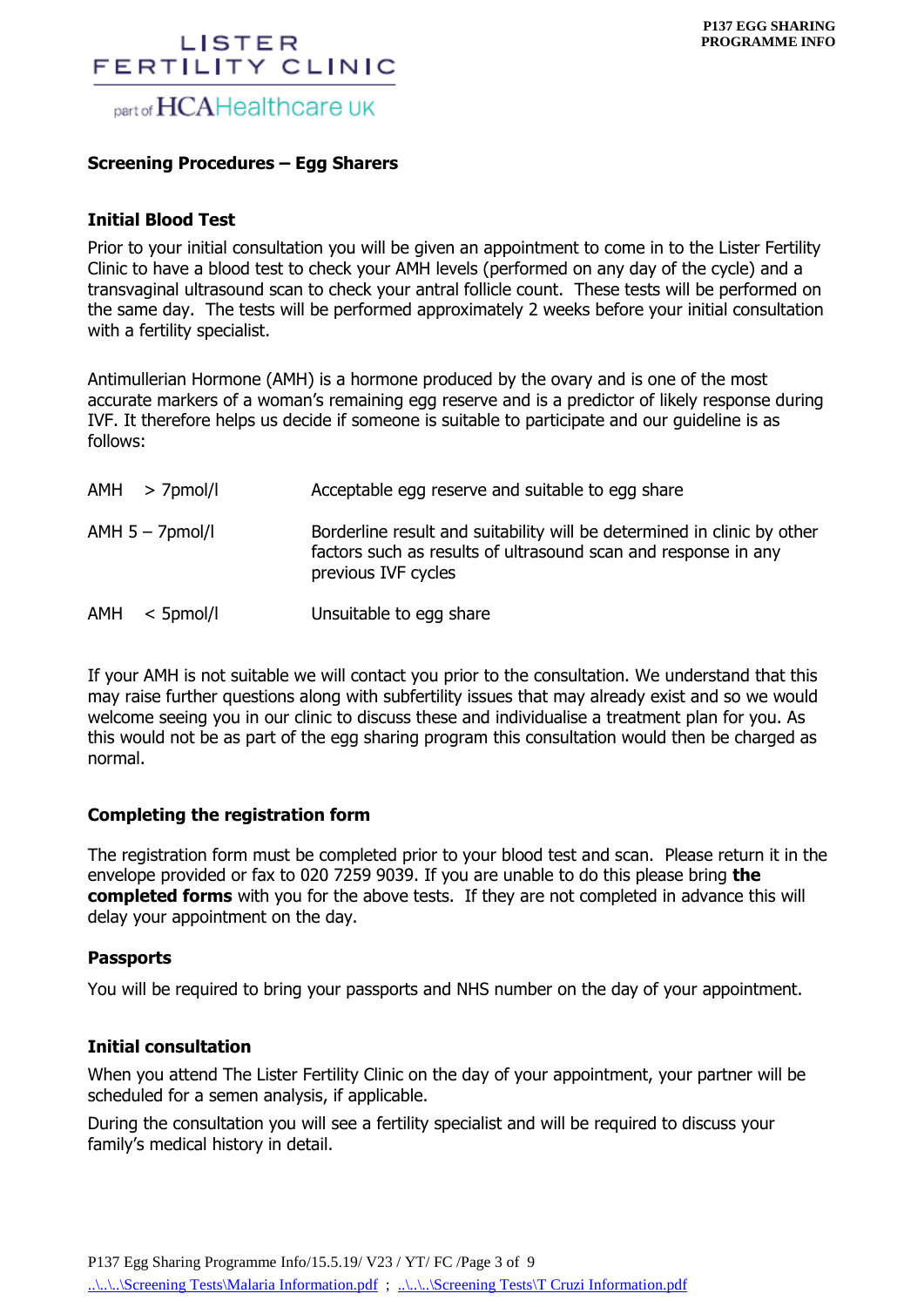part of HCAHealthcare UK

#### **Consent for GP to correspond with The Lister Fertility Clinic**

The unit will also need to obtain permission to contact your GP to enquire about all relevant past and present medical history and the GP's opinion regarding your suitability as an egg sharer to share your eggs with another couple.

It is very important you tell us about any problems in your or your family's medical histories. If you or your family have a serious physical or medical condition and you do not tell us about it, you could face legal action if a child born from your donation inherits it.

#### **Screening Tests**

We will also carry out a number of necessary blood tests on the day of the consultation to ascertain your suitability as an eggsharer. If this is the first fresh treatment cycle, you must have a blood test for HIV, Hepatitis B and Hepatitis C within 3 months prior to your egg collection. If this is a subsequent cycle **these** results are valid for 6 months as long as treatment is with the same partner. These include the following :

#### **IMPORTANT:**

**It is a HFEA licensing requirement that individual tests must be accredited by UKAS, the national accreditation body for the UK, or another accreditation body recognised as accrediting to an equivalent standard**

**Therefore, HIV, Hepatitis B and C tests must be performed at the Lister prior to starting treatment to ensure this licensing requirement is complied with as our individual virology tests are UKAS/ISO 15189 accredited.**

**Only in the circumstance where you have already had treatment elsewhere, and virology screening is still in date with written confirmation that the test was carried out in a UKAS accredited lab will this not apply.**

**To confirm, we cannot accept any results that do not include the laboratory's details and confirmation that this laboratory is UKAS accredited. Even if already done prior to initial consultation, these tests will need to be repeated at the Lister Fertility Clinic who use a UKAS Accredited laboratory unless we have this confirmation. UKAS provides accreditation to the internationally recognised standard ISO 15189 Medical Laboratories.**

Initial Screening Tests :

- **HIV 1 and 2: Anti-HIV – 1, 2, Hepatitis B : HBsAg (Surface Antigen), Hepatitis B: Anti-HBc ( Core antibody) and Hepatitis C : Anti-HCV-Ab**
- **VDRL (Syphilis) testing –** valid for 6 months.
- **HTLV I & II** (if living/lived in, originating from, male partners parents from high prevalence areas or with sexual partners originating from: **Japan**, **Caribbean**, **South America**, **Romania**, **Iran**, **Sub-saharan Africa** i.e. all but Egypt / Libya / Tunisia / Morocco / Algeria / Sudan
- **\*Chlamydia**  urine sample tested by the nucleic acid amplification technique (NAT)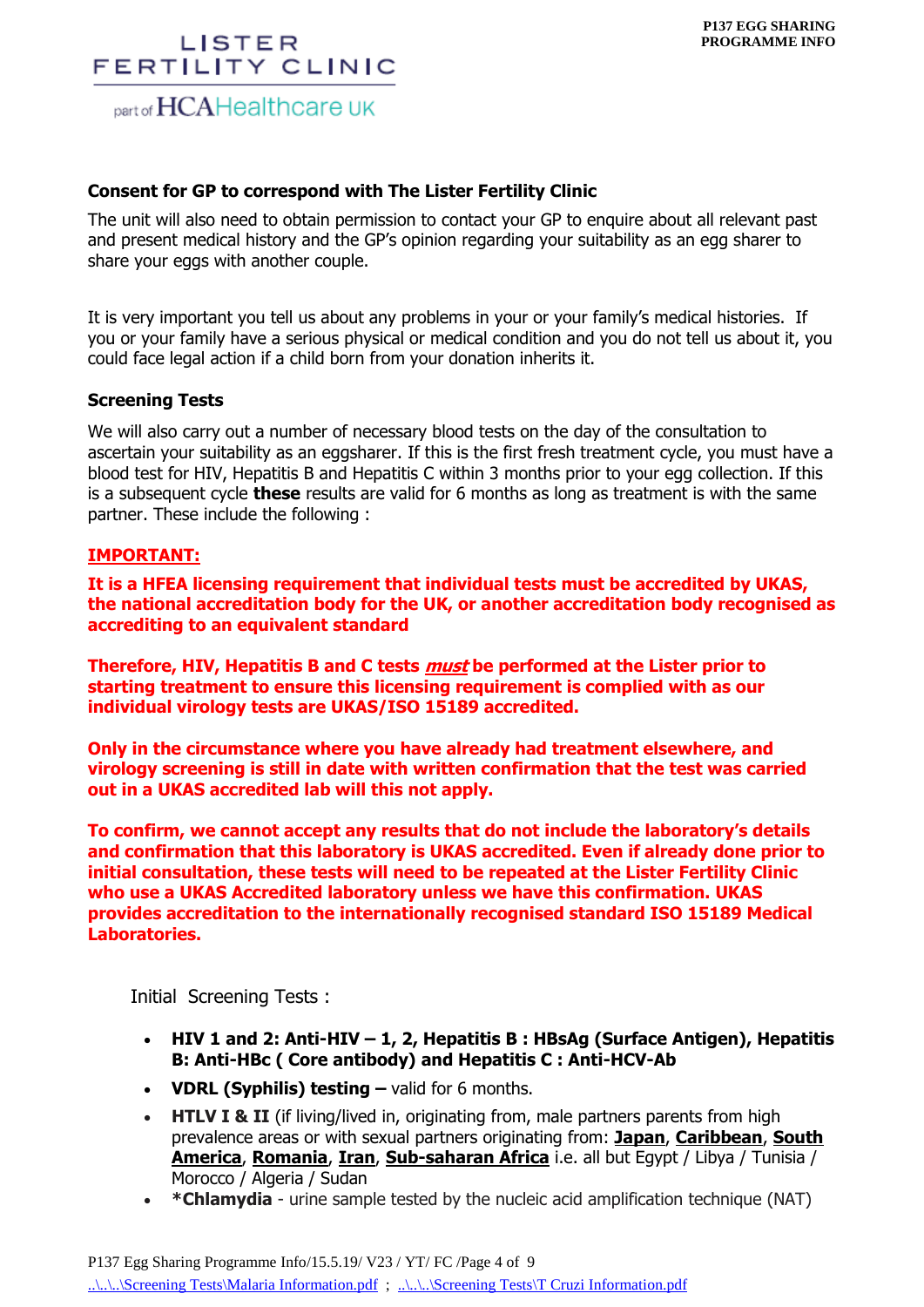## part of HCAHealthcare UK

- **\*Gonorrhoea**  urine sample tested by the nucleic acid amplification technique (NAT)
- **\*Full Blood Count (FBC)**
- **\*Thyroid profile**
- **Blood Group**
- **Cystic Fibrosis (CF) –** we screen **all** prospective egg sharers, especially if they emanate from a population group which contains a high frequency of cystic fibrosis carriers.
- **Chromosome study -** We screen **all** prospective egg sharers.The karyotype test shows the total number of chromosomes and if there are any structural abnormalities with any of the individual chromosomes. This test does not screen for specific genetic abnormalities or conditions.**If any abnormality is found the doctor will contact them to inform them of the result and refer them on to an appropriate medical practitioner. Counselling is available at the LFC.**
- **Haemoglobinopathy** we screen **all** prospective egg sharers.
- **Tay Sachs -** if egg sharer is Jewish
- **Cervical smear** (within 3 years)
- **Trypanosoma Cruzi (American Trypanosomiasis) -** blood screening if egg sharer travelled to Mexico or elsewhere in central or South America within the last 30 days.
- **Malaria**  blood screening if egg sharer travelled to areas where Malaria endemic within the last 30 days.
- **Zika**

Subsequent Screening Tests prior to commencing fertility injections or prior to starting the nasal spray :

#### **HIV 1 and 2, Hepatitis B and Hepatitis C ( NAT-PCR )**

**\*** within 12 months of treatment\*

#### **There is always the possibility that one or more of these tests may reveal a previously unsuspected condition or infection. Prospective sharers should consider this carefully before giving their permission to perform these tests**

#### **Male Screening Tests**

If this is the first fresh treatment cycle, the male partner must have a blood test for HIV, Hepatitis B and Hepatitis C within 3 months prior to his partner's egg collection. If this is a subsequent cycle the results are valid for 24 months as long as treatment is with the same partner. His GP may be able to perform these tests, otherwise they can be arranged at The Lister Fertility Clinic which is chargeable (please see price list). A semen analysis test is also required (if applicable).

#### **Counselling**

All couples considering egg sharing will be given an appointment to see a counsellor.

We have a counsellor who is available see couples at any stage: before, during or after treatment. The counsellor's role is to explore any anxieties the couple may have about egg sharing or the treatment process and to discuss implications for women donating/sharing their eggs. The legal, social and the ethical frameworks involved in donating/sharing are also explored.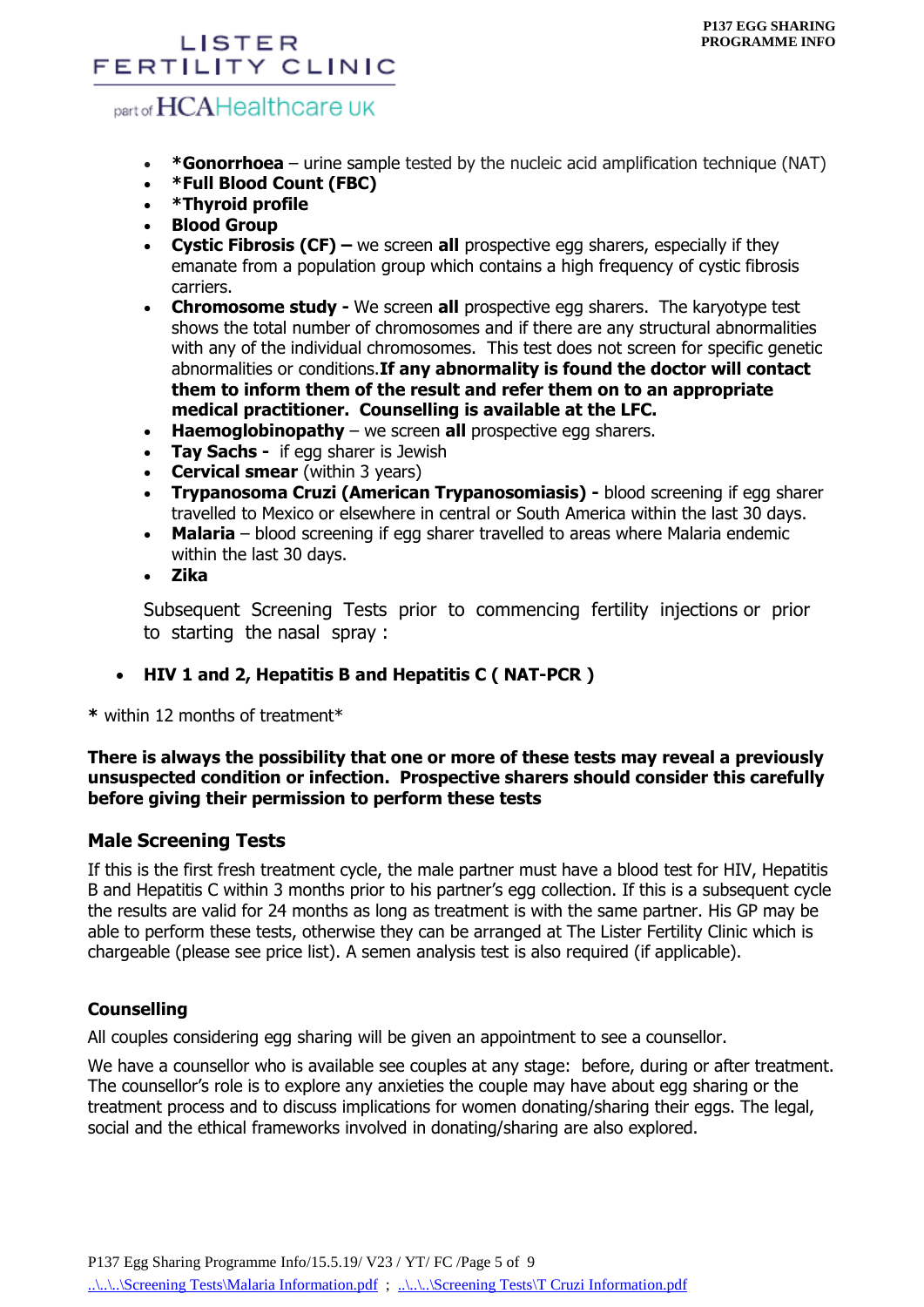## part of HCAHealthcare UK

The counsellors work independently to the medical and nursing teams and are therefore able to offer a confidential service with ongoing support for all patients. Appointments to see a counsellor can be made by telephoning the secretaries on **020 7730 2000.** 

#### **Consent**

Egg sharers will be given information, counselling and time to consider their plans before they give written consent. An egg sharer may stipulate the terms of consent. She is free to withdraw her consent or alter the terms, at any time, up to the time that the embryos are transferred including those which are cryopreserved.

#### **Egg Sharing and IVF**

Once we have reply from your GP and the results of the blood tests are available, which usually takes approximately 3 to 6 weeks, we will contact you to arrange treatment (if you are suitable).

#### **Synchronisation of the Treatment Cycle**

All egg sharers will be asked to take the contraceptive pill (if suitable) for a minimum of 2 to 6 weeks leading up to the donation cycle to ensure that synchronisation between both parties commences at the correct time. However, in some cases this may not be necessary.

Patients should use barrier contraception in the month before treatment, during the treatment and following egg collection until their next period.

If you think you have become pregnant whilst on GnRH analogue (**Suprecur** Buserelin S.C, **Suprecur** nasal spray or **Synarel** Naferelin) you must inform us immediately.

#### **How are eggs shared?**

- 1. If less than 8 eggs are collected you will be given following options to consider and discuss prior to egg collection:
	- a) Donate 4 eggs and keep the remaining eggs for your own treatment, and if this cycle is not successful you could have a further cycle of egg sharing treatment,
	- b) Keep all the eggs. If you abandon the egg sharing programme you will incur a charge for IVF treatment (please see the Egg Sharing Price List).
- 2. In the event we collect more than 8 eggs, you and the recipient will receive an equal share of the eggs. If an uneven number of eggs is collected, you will keep the extra egg.
- 3. **If we collect 8 or more eggs and you then decide to withdraw from the egg sharing programme, you will be charged the standard cost of IVF treatment cycle and any medication used** (please see the ES Price List).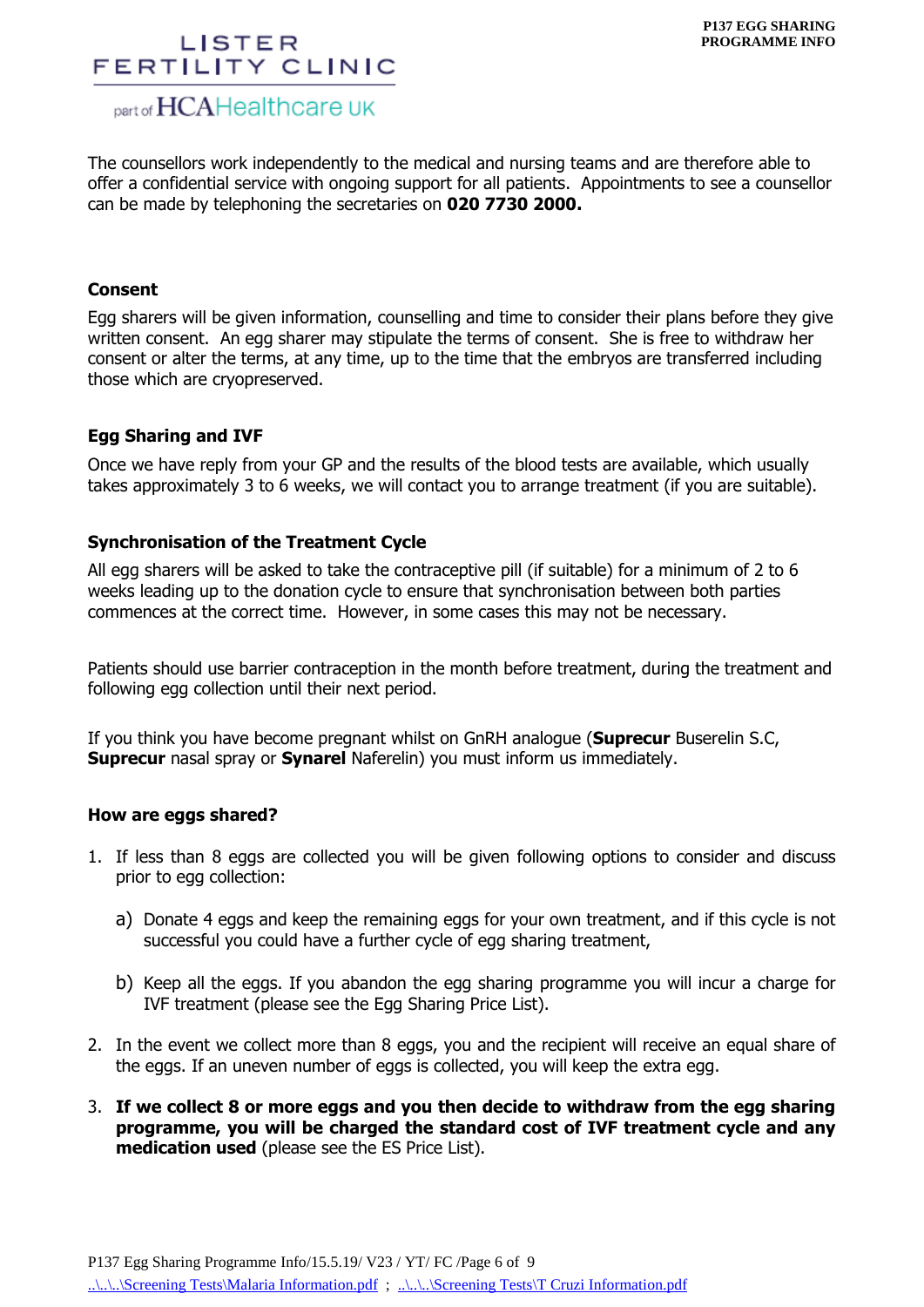## part of HCAHealthcare UK

- 4. In the event we collect 24 eggs or more, you will keep half of the eggs and the other half to be donated will be shared between 2 recipients. One recipient already matched with you and the second to the Lister egg bank to be donated to another recipient at a later time. You need to have consented to donating to more than 1 family and the Lister egg bank to give us permission to do this.
- 5. We can inform egg sharers whether a live birth has resulted from their donation and if so, the number of such births that have resulted, the sex and the year the children were born. This information will be available upon request only, following **your donation.**
- 6. Recipient parents are entitled to find out the number, sex and year of birth of their child's donor-conceived genetic siblings.
- 7. The amount of cycles can differ from patient to patient depending on the previous treatment cycle and individual circumstances.

#### **PLEASE BE AWARE THAT THIS DOES NOT AFFECT YOUR RIGHT TO WITHDRAW FROM TREATMENT AT ANY TIME SHOULD YOU WISH TO DO SO.**

It is occasionally possible that both the donor and recipient agree on accepting less than four eggs each. Anonymity is maintained.

#### **Costs involved**

You are **NOT** responsible for the cost of the following:

- Initial consultation
- Ultrasound scan
- Semen analysis for your partner
- Standard IVF treatment
- Your fertility drugs up to pregnancy test
- Blood tests required for the egg sharer as part of the Egg Sharing Programme
- Blastocyst transfer

You **ARE** responsible for the cost of the following

• HFEA licence fee

#### **In some cases the following additional costs may apply**

- Embryo freezing and storage up to one year
- Embryo storage per year- after the first year
- Thawing and frozen embryo transfer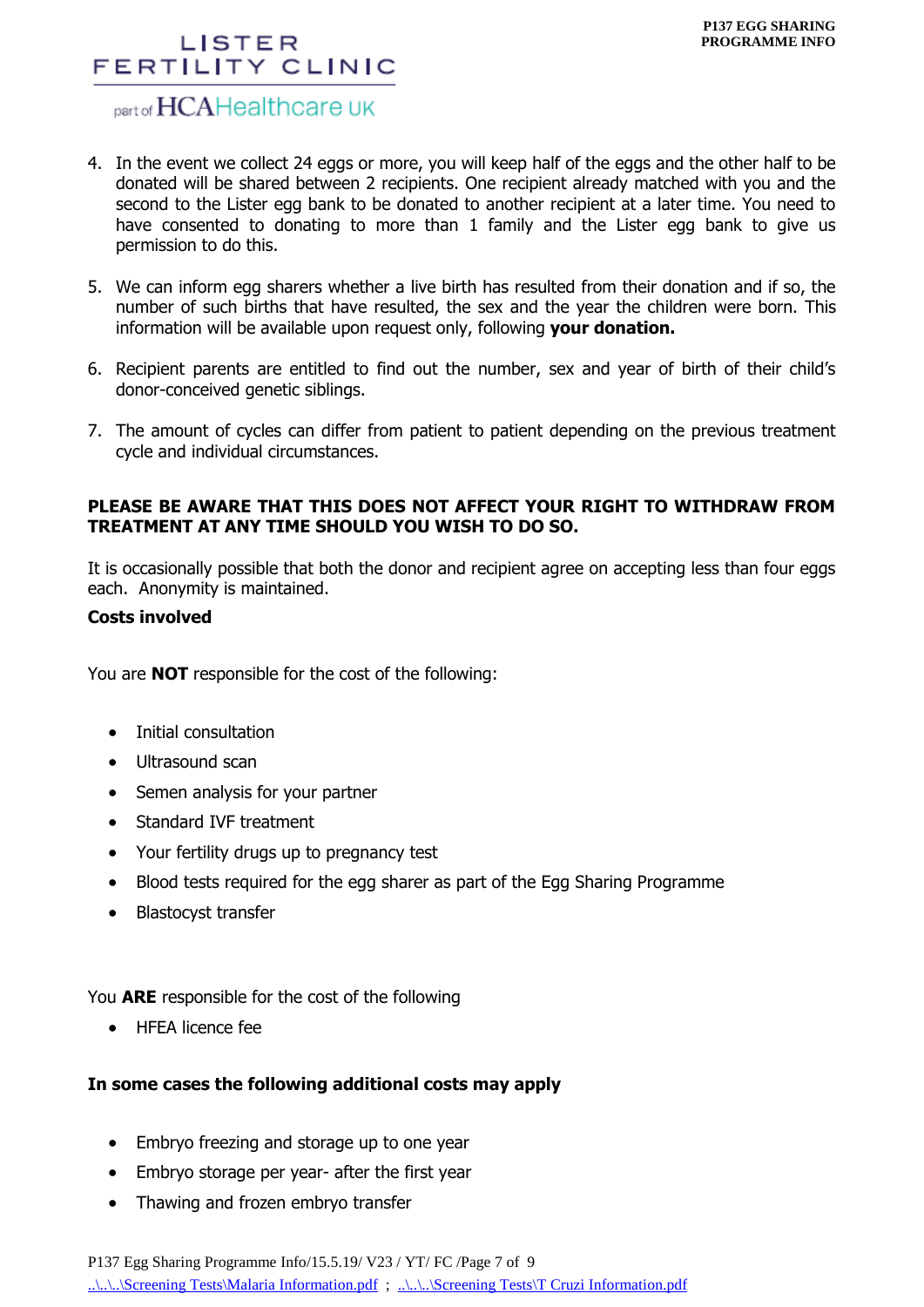# part of HCAHealthcare UK

- Endometrial scratch
- ICSI or IMSI (if required)
- Donor sperm
- HIV, Hepatitis B & C, HTLV I & II for male partner (if applicable)
- Sperm Freezing and storage up to one year (if applicable)
- Sperm Storage per year  $-$  after the first year (if applicable)
- Additional screening tests that are not part of the egg sharing programme
- Medication that is not part of the standard IVF drug regime.

**Any payments for the treatment must be made when you attend the first scan of the treatment cycle. Please settle your account by visiting the Accounts Office in our unit or on the ground floor adjacent to the Lister Hospital main reception.**

#### **General Information**

The HFEA (Human Fertilisation & Embryology Authority) is the Government-appointed body which oversees the work performed in all the licensed fertility clinics in the UK. The age range for egg donors is between 18 and 35 years of age. Egg donors and egg sharers will be required to undergo specific screening tests to assess their suitability to donate. All donors are required to give us as much information about their family background as possible and inform us of any serious medical history or history of any congenital diseases. Failure to disclose known problems exposes the donor to possible legal action by the recipient.

If the first egg collection does not result in a pregnancy, most egg sharers will be offered another attempt, provided she produced good quality eggs. Egg sharers who produce poor quality eggs or eggs that fail to fertilise will not be offered further treatment on the egg-sharing programme. The number of cycles of treatment offered differs from patient to patient depending on the circumstances. If an egg sharer is not pregnant after two attempts at egg sharing, an appointment with the doctor is necessary to discuss the possibility of any further treatment.

#### **Anonymity**

#### **What information will the recipient be given about me?**

All information given to the recipient will be non-identifying. We try to match donor and recipient physical characteristics as closely as possible, however, we advise the recipient that the results of this cannot be guaranteed.

#### **What information will I be given about the recipient?**

We can inform egg donors whether a live birth has resulted from their donation and, if so, the number of such births that have resulted, the sex and year of birth of the child/children.

#### **Will the donation be anonymous?**

Yes, neither the donor nor recipient will meet one another. However, information about the donor will be held at the central register with the HFEA. This means that at the age of 18 a person born as a result of sperm, egg or embryo donation will have access to identifying information about